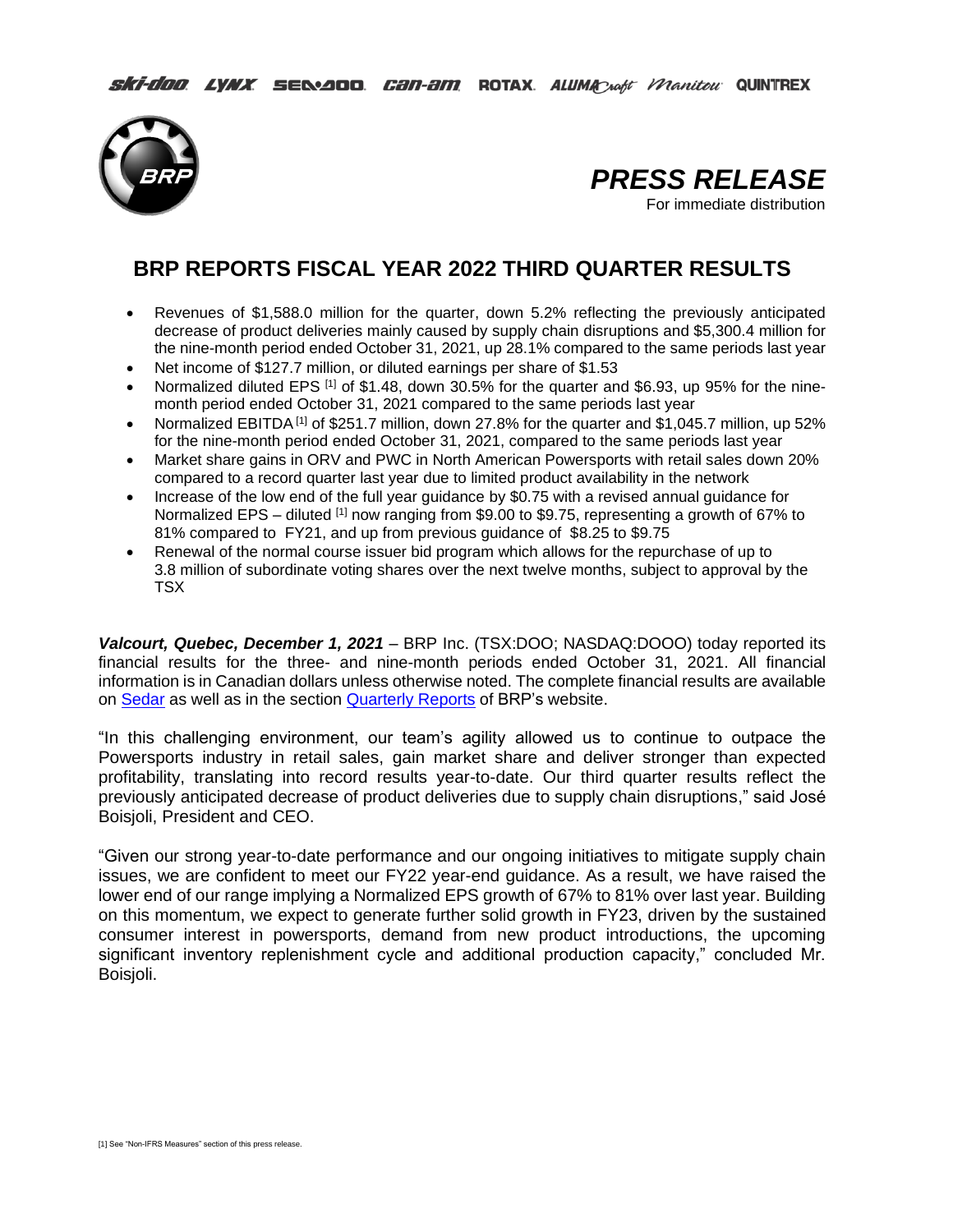| <b>Financial Highlights</b>                                            | <b>Three-month</b><br>periods ended |                     | Nine-month<br>periods ended |                                 |
|------------------------------------------------------------------------|-------------------------------------|---------------------|-----------------------------|---------------------------------|
| (in millions of Canadian dollars, except per<br>share data and margin) | October 31,<br>2021                 | October 31,<br>2020 | 2021                        | October 31, October 31,<br>2020 |
|                                                                        |                                     |                     |                             |                                 |
| Revenues                                                               | \$1,588.0                           | \$1,674.7           | \$5,300.4                   | \$4,137.8                       |
| Gross Profit                                                           | 410.6                               | 486.9               | 1,522.7                     | 970.4                           |
| Gross Profit (%)                                                       | 25.9%                               | 29.1%               | 28.7%                       | 23.5%                           |
| Normalized EBITDA <sup>[2]</sup>                                       | 251.7                               | 348.6               | 1,045.7                     | 685.9                           |
| Net income                                                             | 127.7                               | 198.7               | 585.0                       | 98.7                            |
| Normalized net income <sup>[2]</sup>                                   | 123.7                               | 190.6               | 595.2                       | 314.2                           |
| Earnings per share – diluted                                           | 1.53                                | 2.22                | 6.81                        | 1.12                            |
| Normalized Earnings per<br>share<br>diluted <sup>[2]</sup>             | 1.48                                | 2.13                | 6.93                        | 3.56                            |
| Weighted average number of shares -<br>diluted                         | 83,525,890                          | 89,607,635          | 85,791,361                  | 87,890,489                      |

[2] See "Non-IFRS Measures" section of this press release.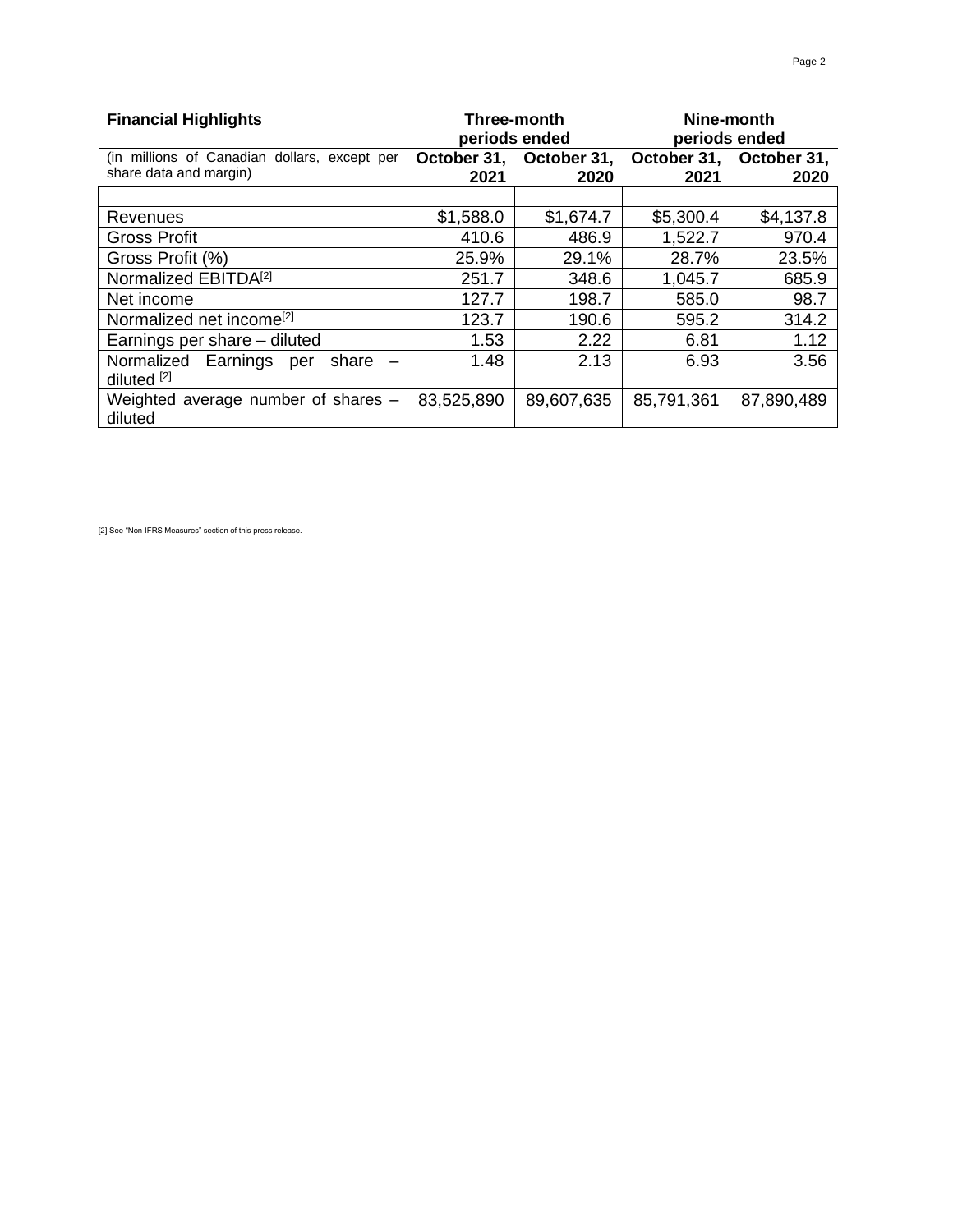# **FISCAL YEAR 2022 GUIDANCE**

The FY22 guidance has been updated as follows:

| <b>Financial Metric</b>                                | <b>FY21</b> | FY22 Guidance <sup>[5]</sup> vs FY21                              |
|--------------------------------------------------------|-------------|-------------------------------------------------------------------|
| Revenues                                               |             | (vs. Previous Guidance)                                           |
| <b>Year-Round Products</b>                             | \$2,824.2   | Up 25% to 30%<br>(previously up 33% to 40%)                       |
| Seasonal Products                                      | 1,825.0     | Up 30% to 35%<br>(previously up 25% to 35%)                       |
| Powersports PA&A and OEM Engines                       | 882.8       | Up 20% to 24%<br>(previously up 17% to 24%)                       |
| Marine                                                 | 420.9       | Up 20% to 23%<br>(previously up 18% to 23%)                       |
| <b>Total Company Revenues</b>                          | 5,952.9     | Up 25% to 30%<br>(previously up 27% to 35%)                       |
| Normalized EBITDA <sup>[3]</sup>                       | 999.0       | Up 38% to 47%<br>(previously up 30% to 47%)                       |
| Effective Tax Rate <sup>[3][4]</sup>                   | 25.9%       | 26.0% to 26.5%                                                    |
| Normalized Earnings per Share - Diluted <sup>[3]</sup> | \$5.39      | Up 67% to 81% (\$9.00 to \$9.75)<br>(previously \$8.25 to \$9.75) |
| Net income                                             | 362.9       | $\sim$ \$760M to \$825M                                           |

### **Other assumptions for FY22 Guidance**

- 
- Depreciation Expenses: ~**\$275M** • Net Financing Costs Adjusted:
- Weighted average number of shares diluted: **~85.5M shares**
- 

- 
- 
- Capital Expenditures: **~\$705M to \$730M** (previously ~\$575M to \$600M)

[3] See "Non-IFRS Measures" section of the press release.

[4] Effective tax rate based on Normalized Earnings before Normalized Income Tax.

[5] Please refer to the "Caution Concerning Forward-Looking Statements" and "Key assumptions" sections of this press release for a summary of important risk factors that could affect the above guidance and of the assumptions underlying this Fiscal Year 2022 guidance.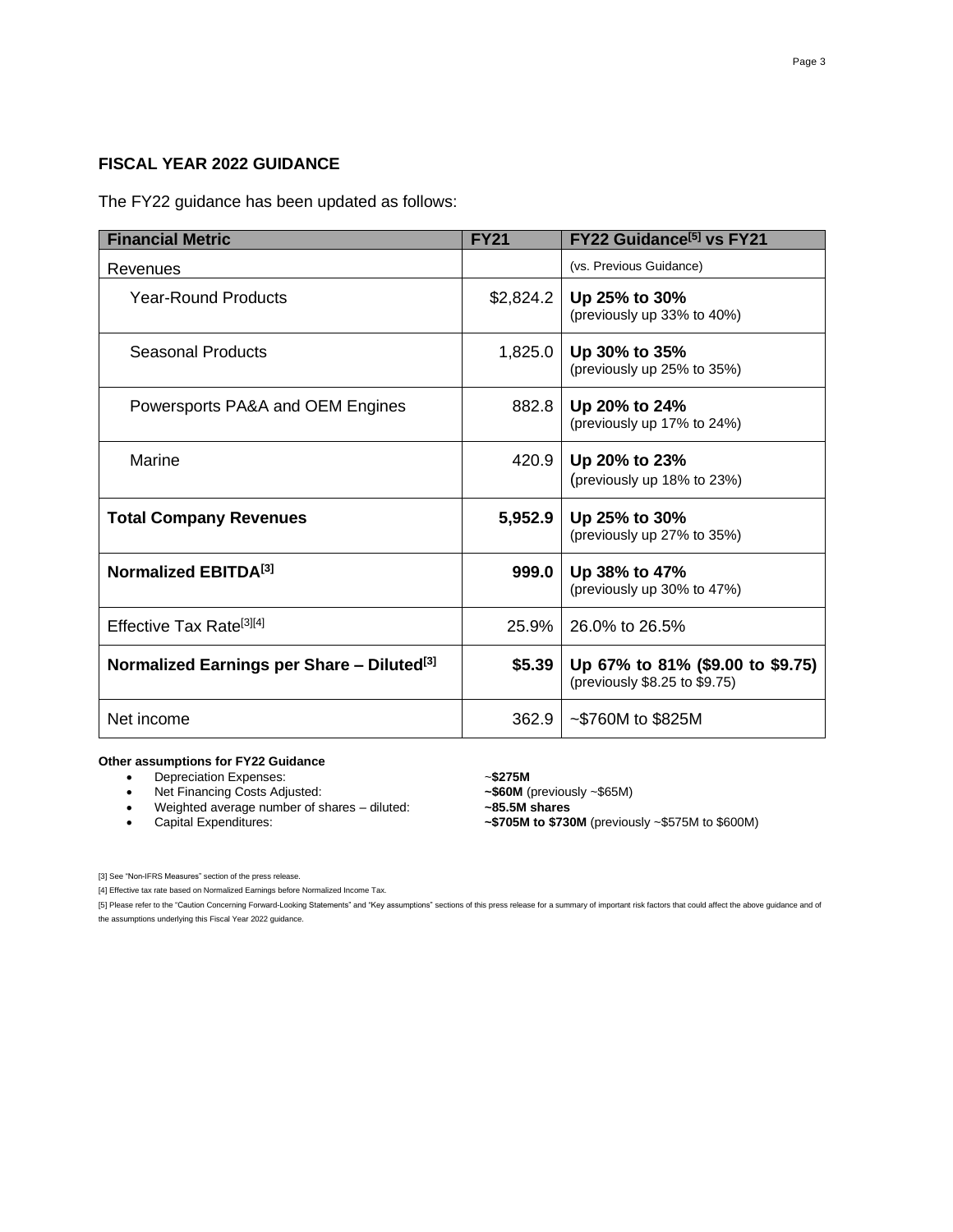## **THIRD QUARTER RESULTS**

As expected, in the third quarter of FY22, the Company experienced a greater level of supply chain related disruptions and inefficiencies when compared to the first half of FY22 and the third quarter of FY21. As a result, it limited the Company's ability to satisfy consumer demand and to replenish dealer inventories and, in turn, further limited product availability in the network. Such supply chain related disruptions also resulted in an increased level of substantially completed units awaiting missing components thereby postponing wholesale delivery and unfavourably impacting revenue and profitability.

## **Revenues**

Revenues decreased by \$86.7 million, or 5.2%, to \$1,588.0 million for the three-month period ended October 31, 2021, compared to the \$1,674.7 million for the corresponding period ended October 31, 2020. The revenue decrease was primarily due to a lower wholesale volume of Year-Round Products and Seasonal Products due to supply chain disruptions, partially offset by a favourable product mix and pricing. The decrease includes an unfavourable foreign exchange rate variation of \$53 million.

- **Year-Round Products[6] (46% of Q3-22 revenues)**: Revenues from Year-Round Products decreased by \$66.7 million, or 8.3%, to \$736.3 million for the three-month period ended October 31, 2021, compared to \$803.0 million for the corresponding period ended October 31, 2020. The decrease was primarily attributable to a lower volume of products sold due to supply chain related disruptions, partially offset by a favourable product mix combined with favourable pricing of SSV and ATV sold. The decrease includes an unfavourable foreign exchange rate variation of \$31 million.
- **Seasonal Products[6] (28% of Q3-22 revenues)**: Revenues from Seasonal Products decreased by \$71.0 million, or 14.0%, to \$437.3 million for the three-month period ended October 31, 2021, compared to \$508.3 million for the corresponding period ended October 31, 2020. The decrease was primarily attributable to a lower volume of snowmobiles sold due to supply chain related disruptions, partially offset by a favourable pricing of snowmobiles and PWC sold and by a favourable product mix of PWC sold. The decrease includes an unfavourable foreign exchange rate variation of \$6 million.

[6] The inter-segment transactions are included in the analysis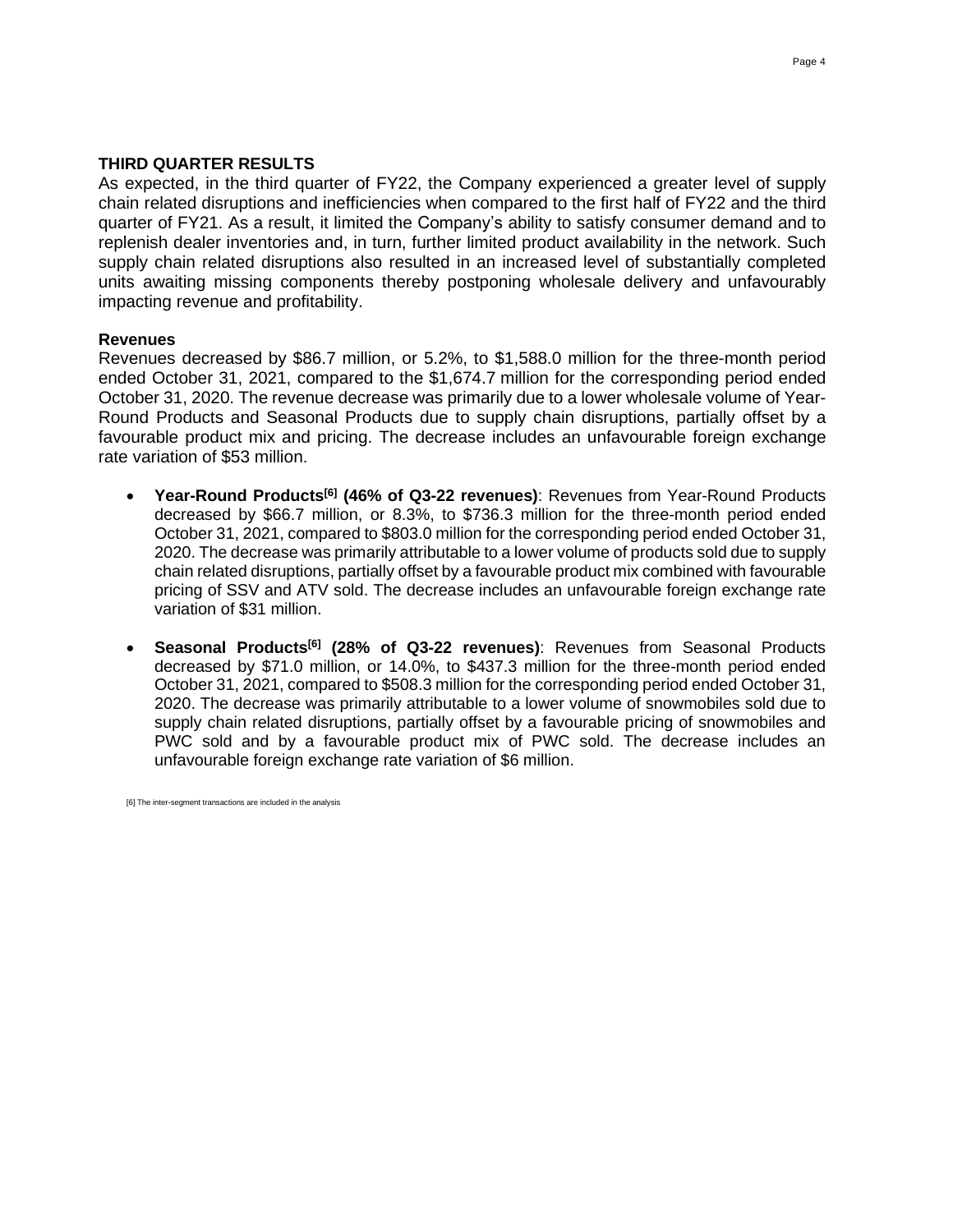Page 5

- **Powersports PA&A and OEM Engines[7] (18% of Q3-22 revenues)**: Revenues from Powersports PA&A and OEM Engines increased by \$24.0 million, or 9.2%, to \$283.9 million for the three-month period ended October 31, 2021, compared to \$259.9 million for the corresponding period ended October 31, 2020. The increase was mainly attributable to a higher volume of accessories, favourable pricing, increased usage of vehicles by consumers and strong product demand. The increase was partially offset by an unfavourable foreign exchange rate variation of \$11 million.
- Marine<sup>[7]</sup> (8% of Q3-22 revenues): Revenues from the Marine segment increased by \$27.9 million, or 25.7%, to \$136.3 million for the three-month period ended October 31, 2021, compared to \$108.4 million for the corresponding period ended October 31, 2020. The increase was mainly due a higher volume of boats sold combined with lower sales programs, partially offset by an unfavourable foreign exchange rate variation of \$5 million.

# **North American Retail Sales**

The Company's North American retail sales for powersports vehicles decreased by 20% for the threemonth period ended October 31, 2021 compared to the three-month period ended October 31, 2020. The decrease in both Powersports and Marine segments was mainly driven by limited product availability.

- **Year-Round Products**: retail sales decreased on a percentage basis in the low-twenties range compared to the three-month period ended October 31, 2020.
- **Seasonal Products:** retail sales decreased on a percentage basis by high-teens compared to the three-month period ended October 31, 2020.
- **Marine**: boat retail sales decreased by 27% compared with the three-month period ended October 31, 2020.

# **Gross profit**

Gross profit decreased by \$76.3 million, or 15.7%, to \$410.6 million for the three-month period ended October 31, 2021, compared to the \$486.9 million for the corresponding period ended October 31, 2020. Gross profit margin percentage decreased by 320 basis points to 25.9% from 29.1% for the three-month period ended October 31, 2020. The decrease was attributable to higher logistics, commodities and labour costs due to inefficiencies related to supply chain related disruptions. The decrease was partially offset by a favourable product mix and pricing.

# **Operating expenses**

Operating expenses increased by \$22.5 million, or 11.1%, to \$225.1 million for the three-month period ended October 31, 2021, compared to \$202.6 million for the three-month period ended October 31, 2020. This increase was mainly attributable to lower expenses in FY21 following cost reduction initiatives to mitigate the impact of COVID-19.

# **Normalized EBITDA**[8]

Normalized EBITDA<sup>[8]</sup> decreased by \$96.9 million, or 27.8%, to \$251.7 million for the three-month period ended October 31, 2021, compared to \$348.6 million for the three-month period ended October 31, 2020. The decrease was primarily due to lower gross profit and higher operating expenses.

[7] The inter-segment transactions are included in the analysis

[8] See "Non-IFRS Measures" section of the press release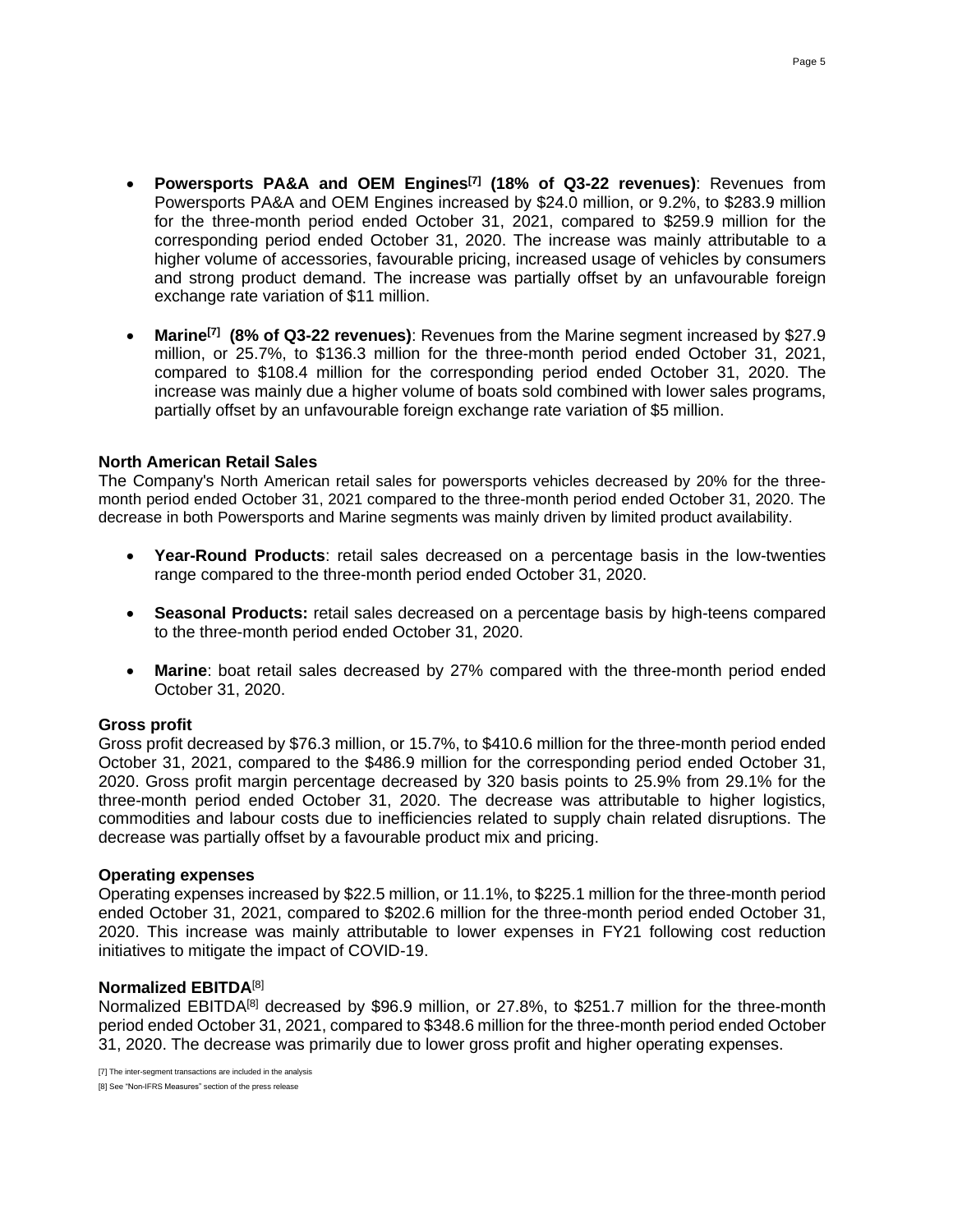#### **Net Income**

Net income decreased by \$71.0 million to \$127.7 million for the three-month period ended October 31, 2021, compared to the \$198.7 million for the three-month period ended October 31, 2020. The decrease was primarily due to lower operating income, partly offset by lower financing cost and income tax expense.

### **NINE-MONTH PERIOD ENDED OCTOBER 31, 2021**

#### **Revenues**

Revenues increased by \$1,162.6 million, or 28.1%, to \$5,300.4 million for the nine-month period ended October 31, 2021, compared to \$4,137.8 million for the corresponding period ended October 31, 2020. The revenue increase was primarily due to a higher wholesale of SSV, PWC, 3WV and PA&A due to COVID-19 impact last year, lower sales programs due to a strong retail environment and favourable pricing combined with a favourable product mix of SSV and PWC. The increase was partially offset by the wind-down of the Evinrude outboard engines production and resulted in a lower volume of outboard engines sold and an unfavourable foreign exchange rate variation of \$245 million.

#### **Normalized EBITDA**[9]

Normalized EBITDA<sup>[9]</sup> increased by \$359.8 million, or 52.5%, to \$1,045.7 million for the nine-month period ended October 31, 2021, compared to \$685.9 million for the nine-month period ended October 31, 2020. The increase was primarily due to a higher gross profit, partially offset by higher operating expenses, when excluding the impairment charge relating to the Marine segment recorded in FY21.

#### **Net Income**

Net income increased by \$486.3 million to \$585.0 million for the nine-month period ended October 31, 2021, compared to \$98.7 million for the nine-month period ended October 31, 2020. The increase was primarily due to a higher operating income and a favourable foreign exchange rate variation on the U.S. denominated long-term debt, partially offset by a higher income tax expense and higher net financing costs.

## **LIQUIDITY AND CAPITAL RESOURCES**

The Company generated net cash flows from operating activities totalling \$61.2 million for the ninemonth period ended October 31, 2021 compared to \$635.6 million for the nine-month period ended October 31, 2020.

The Company used its liquidity primarily to invest in capital expenditures for \$364.7 million to support its future growth, partially repaid its Term B Loan for a net amount of approximately US\$300 million and returned \$670 million to its shareholders through share repurchases and a quarterly dividend payout.

On May 4, 2021, the Company amended its \$700.0 million revolving credit facilities to increase the availability to \$800.0 million and to extend the maturity from May 2024 to May 2026 (the "Revolving Credit Facilities"). The pricing grid and other conditions remain unchanged. As at October 31, 2021, the Company had \$46.0 million of outstanding indebtedness under the Revolving Credit Facilities and \$12.5 million under bank overdraft.

#### **Dividend**

On November 30, 2021, the Company's Board of Directors declared a quarterly dividend of \$0.13 per share for holders of its multiple voting shares and subordinate voting shares. The dividend will be paid on January 14, 2022 to shareholders of record at the close of business on December 31, 2021.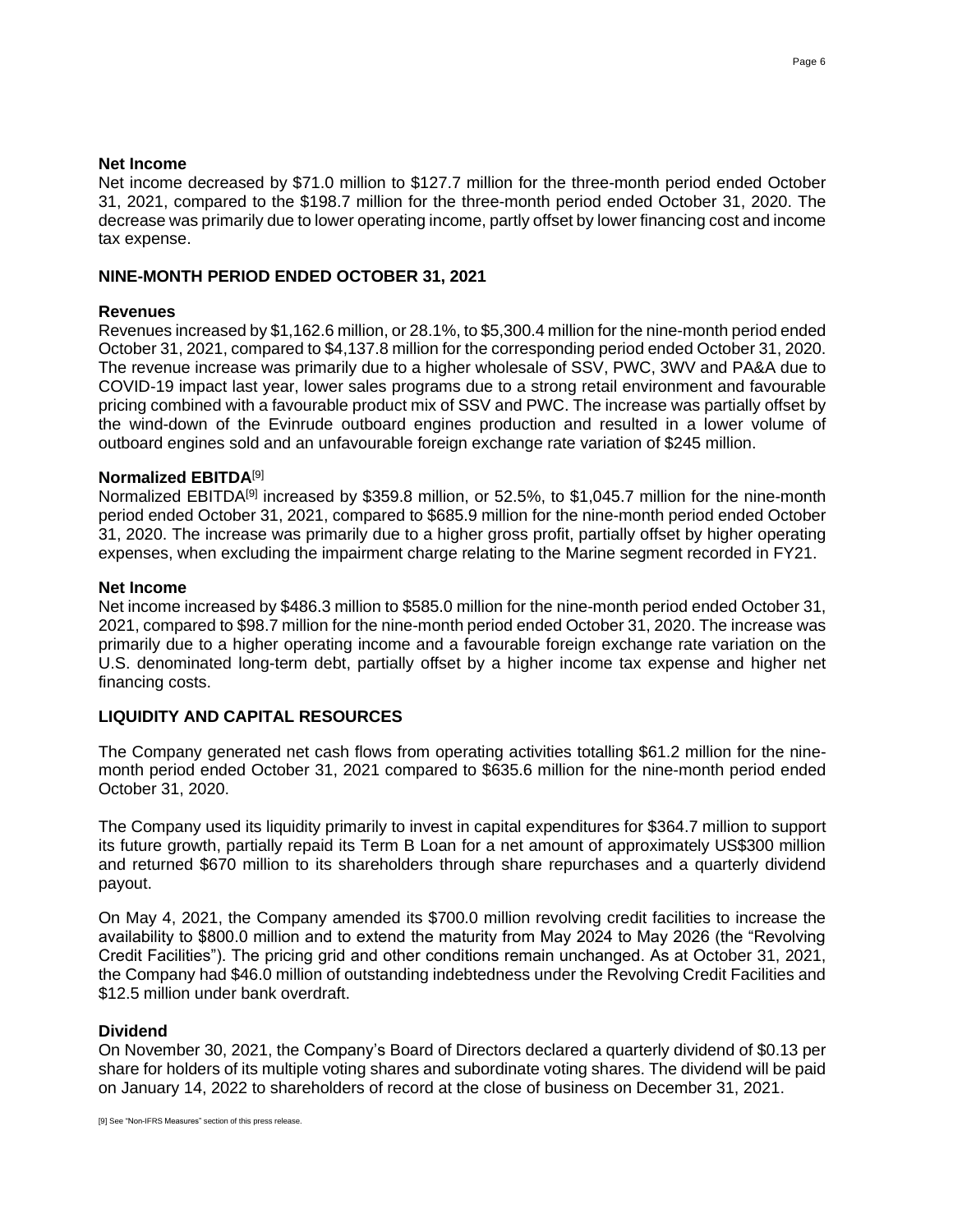# **CONFERENCE CALL AND WEBCAST PRESENTATION**

Today at 9 a.m. EDT, BRP Inc. will host a [conference call and webcast](https://www.icastpro.ca/events/brp/juri23/2021/12/01/brp-inc-s-fy22-third-quarter-results) to discuss its FY22 third quarter. The call will be hosted by José Boisjoli, President and CEO, and Sébastien Martel, CFO. To listen to the conference call by phone (event number 2279047), please dial 1 (888) 440-2167 (toll-free in North America). Click here for [International numbers.](https://event.conferencingportals.com/custom/access/2324/)

The Company's third quarter FY22 webcast presentation is posted in the [Quarterly Reports](https://news.brp.com/financial-information/quarterly-reports) section of BRP's website.

# **About BRP**

We are a global leader in the world of powersports vehicles, propulsion systems and boats built on over 75 years of ingenuity and intensive consumer focus. Our portfolio of industry-leading and distinctive products includes Ski-Doo and Lynx snowmobiles, Sea-Doo watercraft, Can-Am on and off-road vehicles, Alumacraft, Manitou, Quintrex boats and Rotax marine propulsion systems as well as Rotax engines for karts and recreational aircraft. We complete our lines of products with a dedicated parts, accessories and apparel business to fully enhance the riding experience. With annual sales of CA\$6.0 billion from over 130 countries, our global workforce is made up of more than 14,500 driven, resourceful people.

# [www.brp.com](http://www.brp.com/)

# [@BRPNews](https://twitter.com/BRPnews)

Ski-Doo, Lynx, Sea-Doo, Can-Am, Rotax, Alumacraft, Manitou, Quintrex, Stacer, Savage, Evinrude and the BRP logo are trademarks of Bombardier Recreational Products Inc. or its affiliates. All other trademarks are the property of their respective owners.

## *CAUTION CONCERNING FORWARD-LOOKING STATEMENTS*

Certain statements in this press release, including, but not limited to, statements relating to our Fiscal Year *2022, including financial guidance and outlook and related assumptions of the Company (including revenues, Normalized EBITDA, Effective Tax Rate, Normalized earnings per share, net income, depreciation expense, net financing costs adjusted, weighted average of the number of shares diluted and capital expenditures), the Company's ability to convert new entrants into life-long customers, statements relating to the anticipated additional production capacity and its plan to make strategic investments in new products, statements relating to the declaration and payment of dividends, statements relating to the renewal of the normal course issuer bid and potential purchases of subordinate voting shares by the Company thereunder, statements about the Company's current and future plans, and other statements about the Company's prospects, expectations, anticipations, estimates and intentions, results, levels of activity, performance, objectives, targets, goals or achievements, priorities and strategies, financial position, market position, capabilities, competitive strengths, beliefs, the prospects and trends of the industries in which the Company operates, the expected growth in demand for products and services in the markets in which the Company competes, research and product development activities, including projected design, characteristics, capacity or performance of future products and their expected scheduled entry to market expected financial requirements and the availability of capital resources and liquidities or any other future events or developments and other statements that are not historical facts constitute forward-looking statements within the meaning of Canadian and United States securities laws. The words "may", "will", "would", "should", "could", "expects", "forecasts", "plans", "intends", "trends", "indications", "anticipates", "believes", "estimates", "outlook", "predicts", "projects", "likely" or "potential" or the negative or other variations of these words or other comparable words or phrases, are intended to identify forward-looking statements.*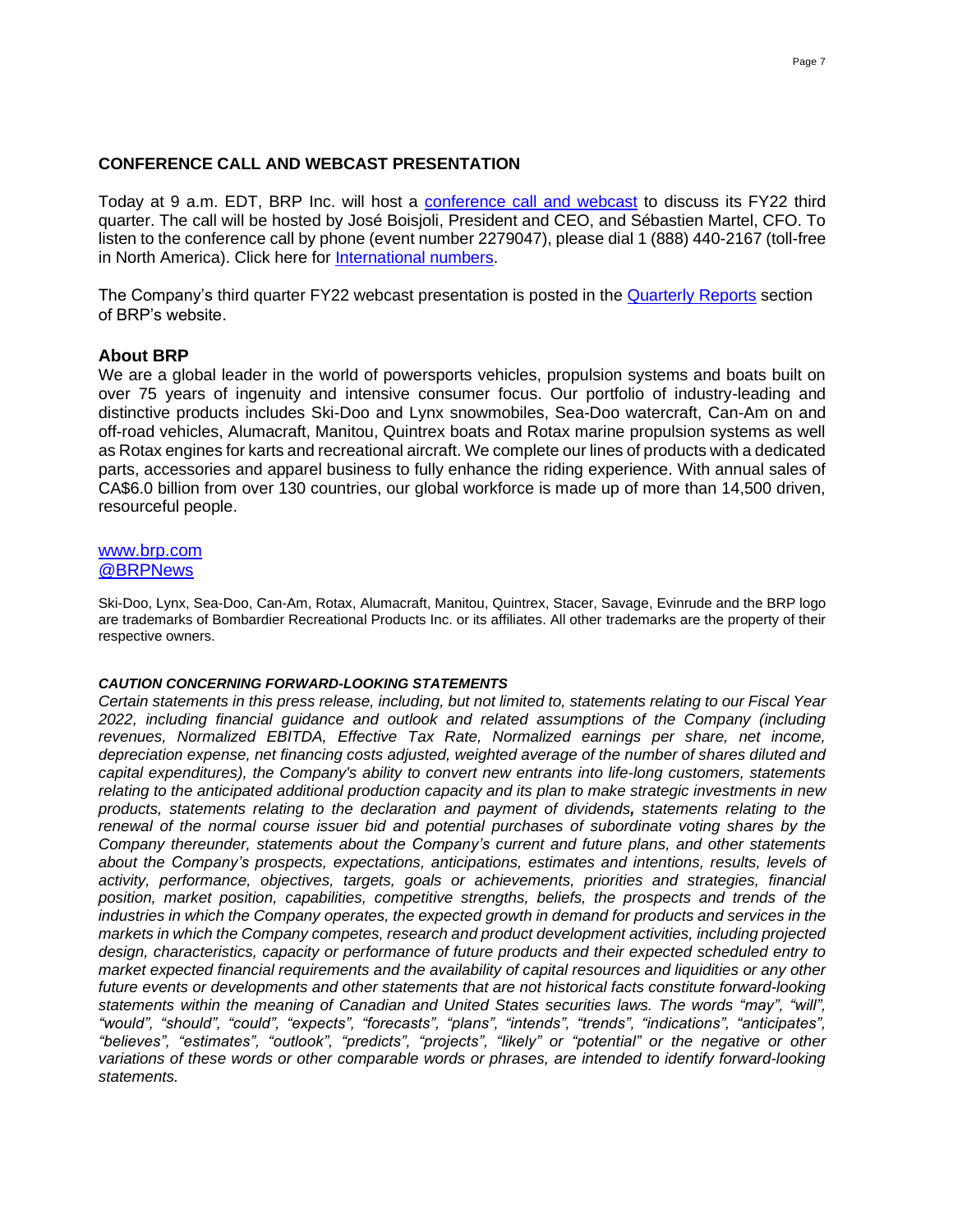*Forward-looking statements are presented for the purpose of assisting readers in understanding certain key elements of the Company's current objectives, goals, targets, strategic priorities, expectations and plans, and in obtaining a better understanding of the Company's business and anticipated operating environment. Readers are cautioned that such information may not be appropriate for other purposes; readers should not place undue reliance on forward-looking statements contained herein. Forward-looking statements, by their very nature, involve inherent risks and uncertainties and are based on a number of assumptions, both general and specific, as further described below.*

*Many factors could cause the Company's actual results, level of activity, performance or achievements or future events or developments to differ materially from those expressed or implied by the forward-looking statements, including, without limitation, the following factors, which are discussed in greater detail under the heading "Risk Factors" of its Annual Information Form: the impact of adverse economic conditions such as those resulting from the ongoing coronavirus (known as COVID-19) health crisis (including on consumer spending, the Company's operations and supply and distribution chains, the availability of credit and the Company's workforce); any decline in social acceptability of the Company's products; fluctuations in foreign currency exchange rates; high levels of indebtedness; any unavailability of additional capital; unfavourable weather conditions; any failure of information technology systems or security breach; the Company's international sales and operations; any supply problems, termination or interruption of supply arrangements* or increases in the cost of materials; seasonal sales fluctuations; any inability to comply with product safety, *health, environmental and noise pollution laws; the Company's large fixed cost base; any inability of dealers and distributors to secure adequate access to capital; the Company's competition in product lines; any Company's inability to successfully execute its growth strategy; any failure to maintain an effective system of internal control over financial reporting and to produce accurate and timely financial statements; any loss of members of the Company's management team or employees who possess specialized market knowledge and technical skills; any inability to maintain and enhance the Company's reputation and brands; any significant product liability claim; any significant product repair and/or replacement due to product warranty claims or product recalls; the Company's reliance on a network of independent dealers and distributors; any Company's inability to successfully manage inventory levels; any intellectual property infringement and litigation; any Company's inability to successfully execute its manufacturing strategy or to meet customer demand as a result of manufacturing capacity constraints; increased freight and shipping costs or disruptions in transportation and shipping infrastructure; any failure to comply with covenants in financing and other material agreements; any changes in tax laws and unanticipated tax liabilities; any impairment in the carrying value of goodwill and trademarks; any deterioration in relationships with employees; pension plan liabilities; natural disasters; any failure to carry proper insurance coverage; volatility in the market price for the Subordinate Voting Shares; the Company's conduct of business through subsidiaries; the significant influence by Beaudier Inc. and 4338618 Canada Inc. (together the "Beaudier* Group") and Bain Capital Luxembourg Investments S. à r. I. ("Bain Capital"); and future sales of Subordinate *Voting Shares by Beaudier Group, Bain Capital, directors, officers or senior management of the Company.* These factors are not intended to represent a complete list of the factors that could affect the Company; *however, these factors should be considered carefully. Unless otherwise stated, the forward-looking* statements contained in this press release are made as of the date of this press release and the Company *has no intention and undertakes no obligation to update or revise any forward-looking statements to reflect future events, changes in circumstances, or changes in beliefs, unless required by applicable securities regulations. In the event that the Company does update any forward-looking statements contained in this press release, no inference should be made that the Company will make additional updates with respect to that statement, related matters or any other forwardlooking statement. The forward-looking statements contained in this press release are expressly qualified by this cautionary statement*.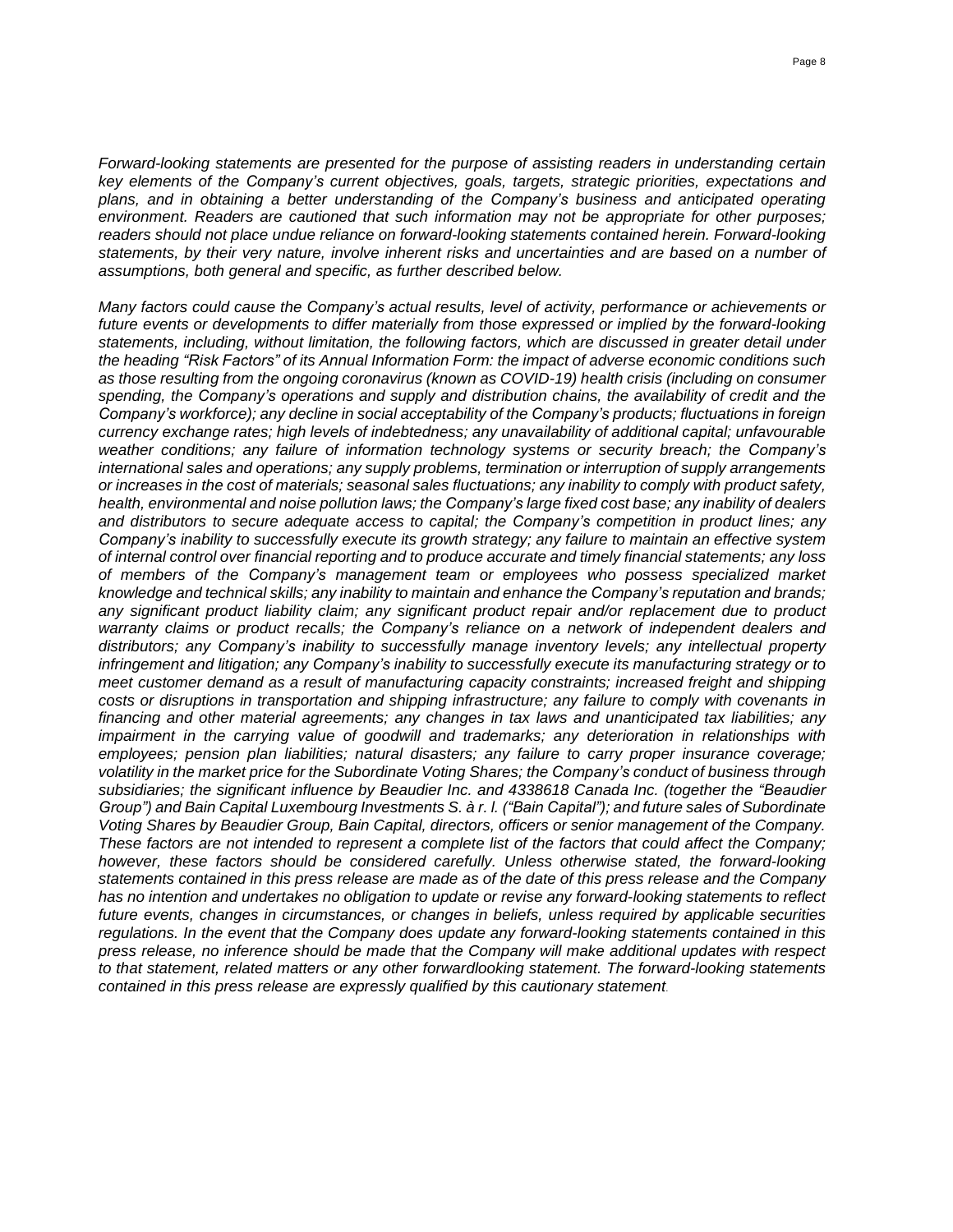#### *KEY ASSUMPTIONS*

*The Company made a number of economic, market and operational assumptions in preparing and making certain forward-looking statements contained in this press release and in preparing its Fiscal Year 2022 guidance, including the following: reasonable industry growth ranging from slightly down to up high-single digits %; market share that will remain constant or moderately increase; no further deterioration and a relatively rapid stabilization of global and North American economic conditions, including with respect to* the ongoing COVID-19 crisis; any increase in interest rates will be modest; currencies will remain at near *current levels; inflation will remain in line with central bank expectations in countries where the Company is doing business; the Company's margins, excluding the impact of the wind-down of Evinrude ETEC outboard engines and COVID-19 and supply chain constraints, will remain near current levels; the Company anticipates supply chain constraints but expects to be able to support product development and planned production rates on commercially acceptable terms; there will be no significant changes in tax laws or free trade arrangements or treaties applicable to the Company; no trade barriers will be imposed amongst jurisdictions in which the Company carries operations; and the absence of unusually adverse weather conditions, especially in peak seasons. BRP cautions that its assumptions may not materialize and that current economic conditions, including all of the current uncertainty resulting from the ongoing COVID-19 health crisis and its broader repercussions on the global economy, render such assumptions, although believed reasonable at the time they were made, subject to greater uncertainty.*

#### *NON-IFRS MEASURES*

*This press release makes reference to certain non-IFRS measures. These measures are not recognized measures under IFRS, do not have a standardized meaning prescribed by IFRS and are therefore unlikely to be comparable to similar measures presented by other companies. Rather, these measures are provided as additional information to complement those IFRS measures by providing further understanding of the Company's results of operations from management's perspective. Accordingly, they should not be considered in isolation nor as a substitute for analysis of the Company's financial information reported under IFRS. The Company uses non-IFRS measures including Normalized EBITDA, Normalized net income, Normalized income tax expense, Normalized effective tax rate, Normalized basic earnings per share and Normalized diluted earnings per share.*

*Normalized EBITDA is provided to assist investors in determining the financial performance of the Company's operating activities on a consistent basis by excluding certain non-cash elements such as depreciation expense, impairment charge, foreign exchange gain or loss on the Company's long-term debt* denominated in U.S. dollars and foreign exchange gain or loss on certain of the Company's lease liabilities. *Other elements, such as restructuring and wind-down costs, gain or loss on litigation and acquisition related-costs, may also be excluded from net income in the determination of Normalized EBITDA as they are considered not being reflective of the operational performance of the Company. Normalized net income, Normalized income tax*

*expense, Normalized effective tax rate, Normalized basic earnings per share and Normalized diluted earnings per share, in addition to the financial performance of operating activities, take into account the impact of investing activities, financing activities and income taxes on the Company's financial results.*

*The Company believes non-IFRS measures are important supplemental measures of financial performance because they eliminate items that have less bearing on the Company's financial performance and thus highlight trends in its core business that may not otherwise be apparent when relying solely on IFRS measures. The Company also believes that securities analysts, investors and other interested parties frequently use non-IFRS measures in the evaluation of companies, many of which present similar metrics when reporting their results. Management also uses non-IFRS measures in order to facilitate financial performance comparisons from period to period, prepare annual operating budgets, assess the Company's* ability to meet its future debt service, capital expenditure and working capital requirements and also as a *component in the determination of the short-term incentive compensation for the Company's employees. Because other companies may calculate these non-IFRS measures differently than the Company does, these metrics are not comparable to similarly titled measures reported by other companies.*

*Normalized EBITDA is defined as net income before financing costs, financing income, income tax expense (recovery), depreciation expense and normalized elements. Normalized net income is defined as net income before normalized elements adjusted to reflect the tax effect on these elements. Normalized income*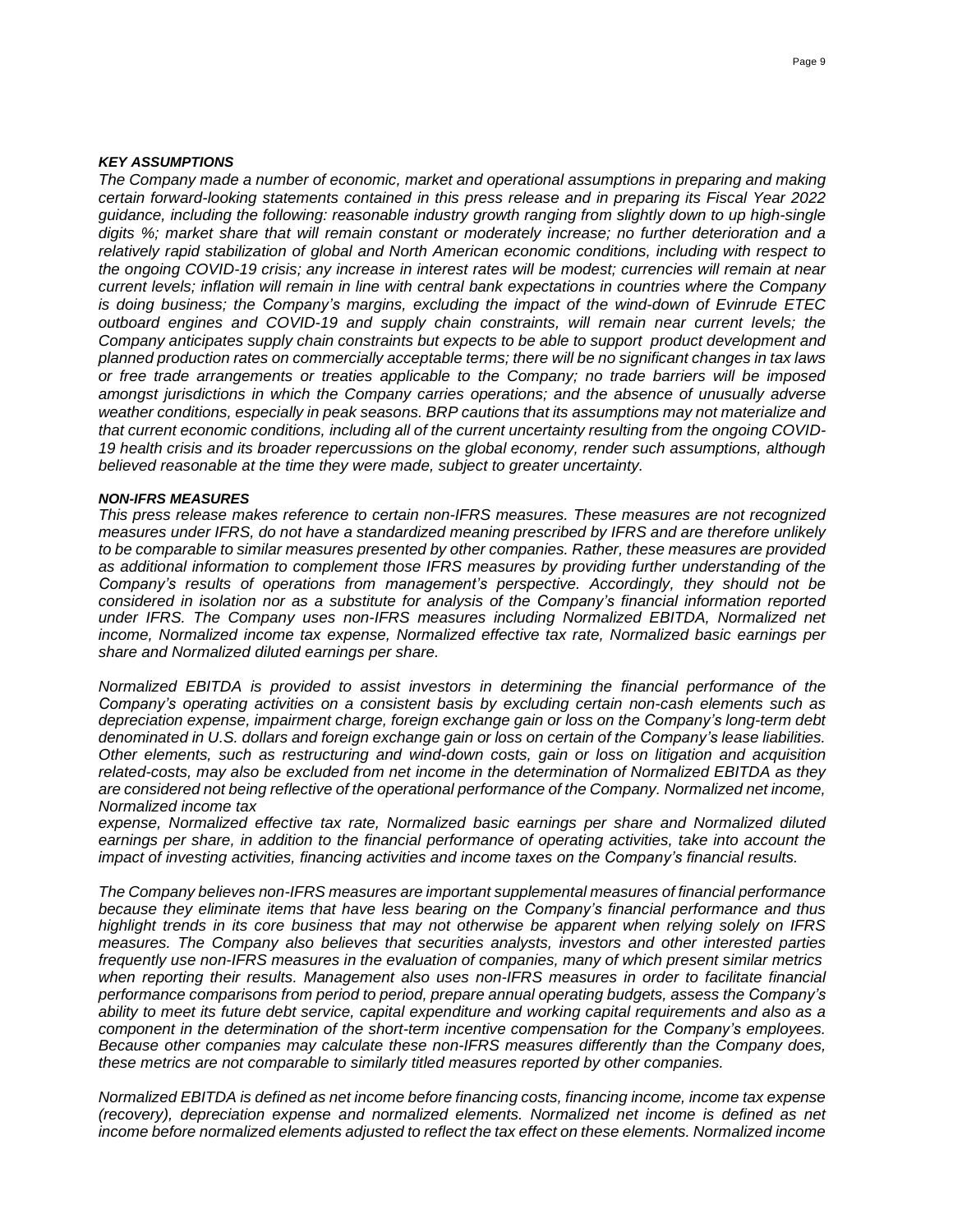*tax expense is defined as income tax expense adjusted to reflect the tax effect on normalized elements and to normalize specific tax elements. Normalized effective tax rate is based on Normalized net income before Normalized income tax expense. Normalized earnings per share - basic and Normalized earnings per share – diluted are calculated respectively by dividing the Normalized net income by the weighted average number of shares – basic and the weighted average number of shares – diluted. The Company refers the reader to the "Selected Consolidated Financial Information" section of this press release for the reconciliations of Normalized EBITDA and Normalized net income presented by the Company to the most directly comparable IFRS measure.*